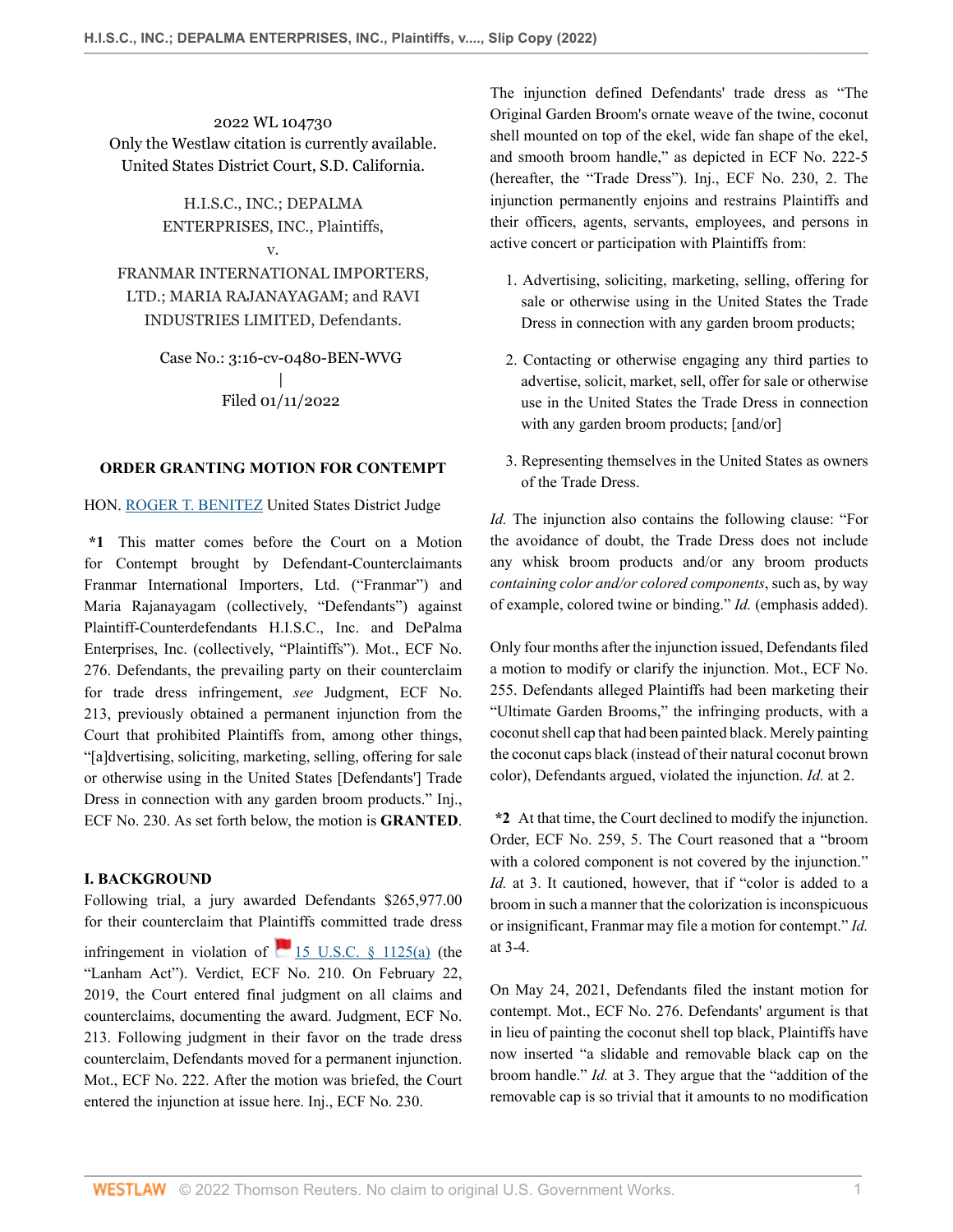at all." *Id.* For ease of reference, the black cap Plaintiffs have added to their broom handle as shown below:

> Tabular or graphical material not displayable at this time.

*See* Ex. 1 to Mot., ECF No. 276-7 at 1.

On December 11 and 13, 2021, the Court held a contempt hearing in which each side presented testimony and evidence regarding the subject order. Counsel for both parties ably presented arguments on behalf of their clients throughout the hearing. At the hearing's conclusion, the Court ruled from the bench, finding the Plaintiffs in contempt of this Court's order. The Court's analysis is discussed below.

#### **II. LEGAL STANDARD**

"There is no question that courts have inherent power to enforce co[mplia](https://1.next.westlaw.com/Link/RelatedInformation/Flag?documentGuid=I20888ace12db11ddb7e483ba170699a5&transitionType=InlineKeyCiteFlags&originationContext=docHeaderFlag&Rank=0&ppcid=2f8c7b7c26cc439abee39954f6df21a8&contextData=(sc.Keycite) )nce with their lawful orders through civil

contempt." *[Cal. Dep't of Soc. Servs. v. Leavitt](http://www.westlaw.com/Link/Document/FullText?findType=Y&serNum=2015883841&pubNum=0000506&originatingDoc=I823fcc6073a511eca4c4bfe9a1626bce&refType=RP&fi=co_pp_sp_506_1033&originationContext=document&vr=3.0&rs=cblt1.0&transitionType=DocumentItem&contextData=(sc.Keycite)#co_pp_sp_506_1033)*, 523 [F.3d 1025, 1033 \(9th Cir. 2008\)](http://www.westlaw.com/Link/Document/FullText?findType=Y&serNum=2015883841&pubNum=0000506&originatingDoc=I823fcc6073a511eca4c4bfe9a1626bce&refType=RP&fi=co_pp_sp_506_1033&originationContext=document&vr=3.0&rs=cblt1.0&transitionType=DocumentItem&contextData=(sc.Keycite)#co_pp_sp_506_1033) (quoting *[Shillitani v.](http://www.westlaw.com/Link/Document/FullText?findType=Y&serNum=1966105033&pubNum=0000780&originatingDoc=I823fcc6073a511eca4c4bfe9a1626bce&refType=RP&originationContext=document&vr=3.0&rs=cblt1.0&transitionType=DocumentItem&contextData=(sc.Keycite)) United States*[, 384 U.S. 364, 270 \(1966\)\)](http://www.westlaw.com/Link/Document/FullText?findType=Y&serNum=1966105033&pubNum=0000780&originatingDoc=I823fcc6073a511eca4c4bfe9a1626bce&refType=RP&originationContext=document&vr=3.0&rs=cblt1.0&transitionType=DocumentItem&contextData=(sc.Keycite)). A party to the original action may invoke the Court's power by initiating a proceeding for civil contempt. *[Forever 21, Inc. v. Ultimate](http://www.westlaw.com/Link/Document/FullText?findType=Y&serNum=2031466047&pubNum=0000999&originatingDoc=I823fcc6073a511eca4c4bfe9a1626bce&refType=RP&fi=co_pp_sp_999_2&originationContext=document&vr=3.0&rs=cblt1.0&transitionType=DocumentItem&contextData=(sc.Keycite)#co_pp_sp_999_2) Offprice, Inc.*[, Case No. 2:10-CV-05485-ODW, 2013 WL](http://www.westlaw.com/Link/Document/FullText?findType=Y&serNum=2031466047&pubNum=0000999&originatingDoc=I823fcc6073a511eca4c4bfe9a1626bce&refType=RP&fi=co_pp_sp_999_2&originationContext=document&vr=3.0&rs=cblt1.0&transitionType=DocumentItem&contextData=(sc.Keycite)#co_pp_sp_999_2) [4718366, at \\*2 \(C.D. Cal. Sept. 3, 2013\)](http://www.westlaw.com/Link/Document/FullText?findType=Y&serNum=2031466047&pubNum=0000999&originatingDoc=I823fcc6073a511eca4c4bfe9a1626bce&refType=RP&fi=co_pp_sp_999_2&originationContext=document&vr=3.0&rs=cblt1.0&transitionType=DocumentItem&contextData=(sc.Keycite)#co_pp_sp_999_2) (citing *[Gompers](http://www.westlaw.com/Link/Document/FullText?findType=Y&serNum=1911103423&pubNum=0000780&originatingDoc=I823fcc6073a511eca4c4bfe9a1626bce&refType=RP&fi=co_pp_sp_780_444&originationContext=document&vr=3.0&rs=cblt1.0&transitionType=DocumentItem&contextData=(sc.Keycite)#co_pp_sp_780_444) v. Buck's Stove & Range Co.*[, 221 U.S. 418, 444–45 \(1911\)](http://www.westlaw.com/Link/Document/FullText?findType=Y&serNum=1911103423&pubNum=0000780&originatingDoc=I823fcc6073a511eca4c4bfe9a1626bce&refType=RP&fi=co_pp_sp_780_444&originationContext=document&vr=3.0&rs=cblt1.0&transitionType=DocumentItem&contextData=(sc.Keycite)#co_pp_sp_780_444)).

To establish contempt, the moving party must demonstrate by clear and convincing evidence that the alleged contemnor violated a specific and definite court order by failing to take "take [all r](https://1.next.westlaw.com/Link/RelatedInformation/Flag?documentGuid=I812a731296ff11d9bc61beebb95be672&transitionType=InlineKeyCiteFlags&originationContext=docHeaderFlag&Rank=0&ppcid=2f8c7b7c26cc439abee39954f6df21a8&contextData=(sc.Keycite) )easonable steps within the party's power to comply." *[In re Dual–Deck Video Cassette Recorder](http://www.westlaw.com/Link/Document/FullText?findType=Y&serNum=1993227195&pubNum=0000506&originatingDoc=I823fcc6073a511eca4c4bfe9a1626bce&refType=RP&fi=co_pp_sp_506_695&originationContext=document&vr=3.0&rs=cblt1.0&transitionType=DocumentItem&contextData=(sc.Keycite)#co_pp_sp_506_695) Antitrust Litig.*[, 10 F.3d 693, 695 \(9th Cir. 1993\)](http://www.westlaw.com/Link/Document/FullText?findType=Y&serNum=1993227195&pubNum=0000506&originatingDoc=I823fcc6073a511eca4c4bfe9a1626bce&refType=RP&fi=co_pp_sp_506_695&originationContext=document&vr=3.0&rs=cblt1.0&transitionType=DocumentItem&contextData=(sc.Keycite)#co_pp_sp_506_695). If the moving party successfully makes such a showing, "the burden shifts to the contemnor to demonstrate why they were u[nabl](https://1.next.westlaw.com/Link/RelatedInformation/Flag?documentGuid=Id0edf27294a511d9a707f4371c9c34f0&transitionType=InlineKeyCiteFlags&originationContext=docHeaderFlag&Rank=0&ppcid=2f8c7b7c26cc439abee39954f6df21a8&contextData=(sc.Keycite) )e to

comply." *Forever 21*[, 2013 WL 4718366, at \\*2](http://www.westlaw.com/Link/Document/FullText?findType=Y&serNum=2031466047&pubNum=0000999&originatingDoc=I823fcc6073a511eca4c4bfe9a1626bce&refType=RP&fi=co_pp_sp_999_2&originationContext=document&vr=3.0&rs=cblt1.0&transitionType=DocumentItem&contextData=(sc.Keycite)#co_pp_sp_999_2) (citing *[FTC](http://www.westlaw.com/Link/Document/FullText?findType=Y&serNum=1999141211&pubNum=0000506&originatingDoc=I823fcc6073a511eca4c4bfe9a1626bce&refType=RP&fi=co_pp_sp_506_1239&originationContext=document&vr=3.0&rs=cblt1.0&transitionType=DocumentItem&contextData=(sc.Keycite)#co_pp_sp_506_1239) v. Affordable Media, LLC*[, 179 F.3d 1228, 1239 \(9th Cir.](http://www.westlaw.com/Link/Document/FullText?findType=Y&serNum=1999141211&pubNum=0000506&originatingDoc=I823fcc6073a511eca4c4bfe9a1626bce&refType=RP&fi=co_pp_sp_506_1239&originationContext=document&vr=3.0&rs=cblt1.0&transitionType=DocumentItem&contextData=(sc.Keycite)#co_pp_sp_506_1239) [1999\)](http://www.westlaw.com/Link/Document/FullText?findType=Y&serNum=1999141211&pubNum=0000506&originatingDoc=I823fcc6073a511eca4c4bfe9a1626bce&refType=RP&fi=co_pp_sp_506_1239&originationContext=document&vr=3.0&rs=cblt1.0&transitionType=DocumentItem&contextData=(sc.Keycite)#co_pp_sp_506_1239)).

"The contempt 'need not be willful,' and there is no good faith [exc](https://1.next.westlaw.com/Link/RelatedInformation/Flag?documentGuid=I812a731296ff11d9bc61beebb95be672&transitionType=InlineKeyCiteFlags&originationContext=docHeaderFlag&Rank=0&ppcid=2f8c7b7c26cc439abee39954f6df21a8&contextData=(sc.Keycite) )eption to the requirement of obedience to a court order."

*Dual-Deck*[, 10 F.3d at 695](http://www.westlaw.com/Link/Document/FullText?findType=Y&serNum=1993227195&pubNum=0000506&originatingDoc=I823fcc6073a511eca4c4bfe9a1626bce&refType=RP&fi=co_pp_sp_506_695&originationContext=document&vr=3.0&rs=cblt1.0&transitionType=DocumentItem&contextData=(sc.Keycite)#co_pp_sp_506_695) (quoting *[In re Crystal Palace](http://www.westlaw.com/Link/Document/FullText?findType=Y&serNum=1987064035&pubNum=0000350&originatingDoc=I823fcc6073a511eca4c4bfe9a1626bce&refType=RP&fi=co_pp_sp_350_1365&originationContext=document&vr=3.0&rs=cblt1.0&transitionType=DocumentItem&contextData=(sc.Keycite)#co_pp_sp_350_1365) Gambling Hall, Inc.*[, 817 F.2d 1361, 1365 \(9th Cir. 1987\)](http://www.westlaw.com/Link/Document/FullText?findType=Y&serNum=1987064035&pubNum=0000350&originatingDoc=I823fcc6073a511eca4c4bfe9a1626bce&refType=RP&fi=co_pp_sp_350_1365&originationContext=document&vr=3.0&rs=cblt1.0&transitionType=DocumentItem&contextData=(sc.Keycite)#co_pp_sp_350_1365)). Nonetheless, "a person should not be held in contempt if his action 'appears to be based on a good fa[ith](https://1.next.westlaw.com/Link/RelatedInformation/Flag?documentGuid=I812a731296ff11d9bc61beebb95be672&transitionType=InlineKeyCiteFlags&originationContext=docHeaderFlag&Rank=0&ppcid=2f8c7b7c26cc439abee39954f6df21a8&contextData=(sc.Keycite) ) and reasonable interpretation of the [\[c](https://1.next.westlaw.com/Link/RelatedInformation/Flag?documentGuid=Icd133503931311d993e6d35cc61aab4a&transitionType=InlineKeyCiteFlags&originationContext=docHeaderFlag&Rank=0&ppcid=2f8c7b7c26cc439abee39954f6df21a8&contextData=(sc.Keycite) )ourt's order].' " *[Dual-Deck](http://www.westlaw.com/Link/Document/FullText?findType=Y&serNum=1993227195&pubNum=0000506&originatingDoc=I823fcc6073a511eca4c4bfe9a1626bce&refType=RP&fi=co_pp_sp_506_695&originationContext=document&vr=3.0&rs=cblt1.0&transitionType=DocumentItem&contextData=(sc.Keycite)#co_pp_sp_506_695)*, 10 [F.3d at 695](http://www.westlaw.com/Link/Document/FullText?findType=Y&serNum=1993227195&pubNum=0000506&originatingDoc=I823fcc6073a511eca4c4bfe9a1626bce&refType=RP&fi=co_pp_sp_506_695&originationContext=document&vr=3.0&rs=cblt1.0&transitionType=DocumentItem&contextData=(sc.Keycite)#co_pp_sp_506_695) (quoting *[Vertex Distrib., Inc. v. Falcon Foam](http://www.westlaw.com/Link/Document/FullText?findType=Y&serNum=1982143529&pubNum=0000350&originatingDoc=I823fcc6073a511eca4c4bfe9a1626bce&refType=RP&fi=co_pp_sp_350_889&originationContext=document&vr=3.0&rs=cblt1.0&transitionType=DocumentItem&contextData=(sc.Keycite)#co_pp_sp_350_889) Plastics, Inc.*[, 689 F.2d 885, 889 \(9th Cir. 1982\)\)](http://www.westlaw.com/Link/Document/FullText?findType=Y&serNum=1982143529&pubNum=0000350&originatingDoc=I823fcc6073a511eca4c4bfe9a1626bce&refType=RP&fi=co_pp_sp_350_889&originationContext=document&vr=3.0&rs=cblt1.0&transitionType=DocumentItem&contextData=(sc.Keycite)#co_pp_sp_350_889) (alteration in original). Moreover, "substantial c[omp](https://1.next.westlaw.com/Link/RelatedInformation/Flag?documentGuid=Icd133503931311d993e6d35cc61aab4a&transitionType=InlineKeyCiteFlags&originationContext=docHeaderFlag&Rank=0&ppcid=2f8c7b7c26cc439abee39954f6df21a8&contextData=(sc.Keycite) )liance" is a valid defense to a finding of civil contempt. *Vertex*[, 689 F.2d at](http://www.westlaw.com/Link/Document/FullText?findType=Y&serNum=1982143529&pubNum=0000350&originatingDoc=I823fcc6073a511eca4c4bfe9a1626bce&refType=RP&fi=co_pp_sp_350_891&originationContext=document&vr=3.0&rs=cblt1.0&transitionType=DocumentItem&contextData=(sc.Keycite)#co_pp_sp_350_891) [891](http://www.westlaw.com/Link/Document/FullText?findType=Y&serNum=1982143529&pubNum=0000350&originatingDoc=I823fcc6073a511eca4c4bfe9a1626bce&refType=RP&fi=co_pp_sp_350_891&originationContext=document&vr=3.0&rs=cblt1.0&transitionType=DocumentItem&contextData=(sc.Keycite)#co_pp_sp_350_891).

"In the context of trademark-infringement actions, a party who has once infringed is allowed less leniency for purposes of injunction enforcement than an [inn](https://1.next.westlaw.com/Link/RelatedInformation/Flag?documentGuid=I626c40ba942611d9bc61beebb95be672&transitionType=InlineKeyCiteFlags&originationContext=docHeaderFlag&Rank=0&ppcid=2f8c7b7c26cc439abee39954f6df21a8&contextData=(sc.Keycite) )ocent party." *[Forever](http://www.westlaw.com/Link/Document/FullText?findType=Y&serNum=2031466047&pubNum=0000999&originatingDoc=I823fcc6073a511eca4c4bfe9a1626bce&refType=RP&fi=co_pp_sp_999_3&originationContext=document&vr=3.0&rs=cblt1.0&transitionType=DocumentItem&contextData=(sc.Keycite)#co_pp_sp_999_3)*

*21*[, 2013 WL 4718366, at \\*3](http://www.westlaw.com/Link/Document/FullText?findType=Y&serNum=2031466047&pubNum=0000999&originatingDoc=I823fcc6073a511eca4c4bfe9a1626bce&refType=RP&fi=co_pp_sp_999_3&originationContext=document&vr=3.0&rs=cblt1.0&transitionType=DocumentItem&contextData=(sc.Keycite)#co_pp_sp_999_3) (citing *[Wolfard Glassblowing](http://www.westlaw.com/Link/Document/FullText?findType=Y&serNum=1997141641&pubNum=0000506&originatingDoc=I823fcc6073a511eca4c4bfe9a1626bce&refType=RP&fi=co_pp_sp_506_1322&originationContext=document&vr=3.0&rs=cblt1.0&transitionType=DocumentItem&contextData=(sc.Keycite)#co_pp_sp_506_1322) Co. v. Vanbragt*[, 118 F.3d 1320, 1322 \(9th Cir.1997\)\)](http://www.westlaw.com/Link/Document/FullText?findType=Y&serNum=1997141641&pubNum=0000506&originatingDoc=I823fcc6073a511eca4c4bfe9a1626bce&refType=RP&fi=co_pp_sp_506_1322&originationContext=document&vr=3.0&rs=cblt1.0&transitionType=DocumentItem&contextData=(sc.Keycite)#co_pp_sp_506_1322). After a finding of infringement has been made, a prior inf[ring](https://1.next.westlaw.com/Link/RelatedInformation/Flag?documentGuid=I626c40ba942611d9bc61beebb95be672&transitionType=InlineKeyCiteFlags&originationContext=docHeaderFlag&Rank=0&ppcid=2f8c7b7c26cc439abee39954f6df21a8&contextData=(sc.Keycite) )er "must

keep a fair distance from the 'margin line.' " *[Wolfard](http://www.westlaw.com/Link/Document/FullText?findType=Y&serNum=1997141641&pubNum=0000506&originatingDoc=I823fcc6073a511eca4c4bfe9a1626bce&refType=RP&fi=co_pp_sp_506_1322&originationContext=document&vr=3.0&rs=cblt1.0&transitionType=DocumentItem&contextData=(sc.Keycite)#co_pp_sp_506_1322)*, [118 F.3d at 1322.](http://www.westlaw.com/Link/Document/FullText?findType=Y&serNum=1997141641&pubNum=0000506&originatingDoc=I823fcc6073a511eca4c4bfe9a1626bce&refType=RP&fi=co_pp_sp_506_1322&originationContext=document&vr=3.0&rs=cblt1.0&transitionType=DocumentItem&contextData=(sc.Keycite)#co_pp_sp_506_1322) "This requirement exists to protect the plaintiff from the scenario where the enjoined infringer makes an insignificant change and begins a new trademark contest in the context of a contempt hearing." *[Forever 21](http://www.westlaw.com/Link/Document/FullText?findType=Y&serNum=2031466047&pubNum=0000999&originatingDoc=I823fcc6073a511eca4c4bfe9a1626bce&refType=RP&fi=co_pp_sp_999_3&originationContext=document&vr=3.0&rs=cblt1.0&transitionType=DocumentItem&contextData=(sc.Keycite)#co_pp_sp_999_3)*, 2013 WL [4718366, at \\*3.](http://www.westlaw.com/Link/Document/FullText?findType=Y&serNum=2031466047&pubNum=0000999&originatingDoc=I823fcc6073a511eca4c4bfe9a1626bce&refType=RP&fi=co_pp_sp_999_3&originationContext=document&vr=3.0&rs=cblt1.0&transitionType=DocumentItem&contextData=(sc.Keycite)#co_pp_sp_999_3)

**\*3** When a court finds a party in contempt, it has "broad equitable pow[er to](https://1.next.westlaw.com/Link/RelatedInformation/Flag?documentGuid=I83cedddb89c711d9b6ea9f5a173c4523&transitionType=InlineKeyCiteFlags&originationContext=docHeaderFlag&Rank=0&ppcid=2f8c7b7c26cc439abee39954f6df21a8&contextData=(sc.Keycite) ) order appropriate relief in civil contempt proceedings." *SEC v. Hickey*[, 322 F.3d 1123, 1128 \(9th](http://www.westlaw.com/Link/Document/FullText?findType=Y&serNum=2003204544&pubNum=0000506&originatingDoc=I823fcc6073a511eca4c4bfe9a1626bce&refType=RP&fi=co_pp_sp_506_1128&originationContext=document&vr=3.0&rs=cblt1.0&transitionType=DocumentItem&contextData=(sc.Keycite)#co_pp_sp_506_1128) [Cir. 2003\)](http://www.westlaw.com/Link/Document/FullText?findType=Y&serNum=2003204544&pubNum=0000506&originatingDoc=I823fcc6073a511eca4c4bfe9a1626bce&refType=RP&fi=co_pp_sp_506_1128&originationContext=document&vr=3.0&rs=cblt1.0&transitionType=DocumentItem&contextData=(sc.Keycite)#co_pp_sp_506_1128). "Appropriate sanctions may be imposed to coerce the contemnor into compliance with the court's order, to compensate the complainant for losses sustained as a result of the contemptuous behav[ior,](https://1.next.westlaw.com/Link/RelatedInformation/Flag?documentGuid=Ia53db6199aea11d993e6d35cc61aab4a&transitionType=InlineKeyCiteFlags&originationContext=docHeaderFlag&Rank=0&ppcid=2f8c7b7c26cc439abee39954f6df21a8&contextData=(sc.Keycite) ) or both." *[Forever 21](http://www.westlaw.com/Link/Document/FullText?findType=Y&serNum=2031466047&pubNum=0000999&originatingDoc=I823fcc6073a511eca4c4bfe9a1626bce&refType=RP&fi=co_pp_sp_999_3&originationContext=document&vr=3.0&rs=cblt1.0&transitionType=DocumentItem&contextData=(sc.Keycite)#co_pp_sp_999_3)*, 2013 [WL 4718366, at \\*3](http://www.westlaw.com/Link/Document/FullText?findType=Y&serNum=2031466047&pubNum=0000999&originatingDoc=I823fcc6073a511eca4c4bfe9a1626bce&refType=RP&fi=co_pp_sp_999_3&originationContext=document&vr=3.0&rs=cblt1.0&transitionType=DocumentItem&contextData=(sc.Keycite)#co_pp_sp_999_3), (citing *[United States v. United Mine](http://www.westlaw.com/Link/Document/FullText?findType=Y&serNum=1947117424&pubNum=0000780&originatingDoc=I823fcc6073a511eca4c4bfe9a1626bce&refType=RP&fi=co_pp_sp_780_303&originationContext=document&vr=3.0&rs=cblt1.0&transitionType=DocumentItem&contextData=(sc.Keycite)#co_pp_sp_780_303) Workers*[, 330 U.S. 258, 303–04 \(1947\)](http://www.westlaw.com/Link/Document/FullText?findType=Y&serNum=1947117424&pubNum=0000780&originatingDoc=I823fcc6073a511eca4c4bfe9a1626bce&refType=RP&fi=co_pp_sp_780_303&originationContext=document&vr=3.0&rs=cblt1.0&transitionType=DocumentItem&contextData=(sc.Keycite)#co_pp_sp_780_303) and *[United States.](http://www.westlaw.com/Link/Document/FullText?findType=Y&serNum=2021437603&pubNum=0000506&originatingDoc=I823fcc6073a511eca4c4bfe9a1626bce&refType=RP&fi=co_pp_sp_506_696&originationContext=document&vr=3.0&rs=cblt1.0&transitionType=DocumentItem&contextData=(sc.Keycite)#co_pp_sp_506_696) v. Bright*[, 596 F.3d 683, 696–97 \(9th Cir. 2010\)](http://www.westlaw.com/Link/Document/FullText?findType=Y&serNum=2021437603&pubNum=0000506&originatingDoc=I823fcc6073a511eca4c4bfe9a1626bce&refType=RP&fi=co_pp_sp_506_696&originationContext=document&vr=3.0&rs=cblt1.0&transitionType=DocumentItem&contextData=(sc.Keycite)#co_pp_sp_506_696)).

#### **III. ANALYSIS**

Defendants argue Plaintiffs are enjoined from selling or advertising brooms containing the Trade Dress, and that Plaintiffs' "addition of the removable cap is so trivial that it amounts to no modification at all." Mot., ECF No. 276, 3. Thus, according to Defendants, Plaintiffs are flouting the Court's injunction and should be required to pay treble Plaintiffs' realized profits, as well as attorneys' fees. *Id.*

In response, Plaintiffs argue (1) they are in compliance with the injunction's authorization of colored components, (2) Defendants are trying to amend the judgment to broaden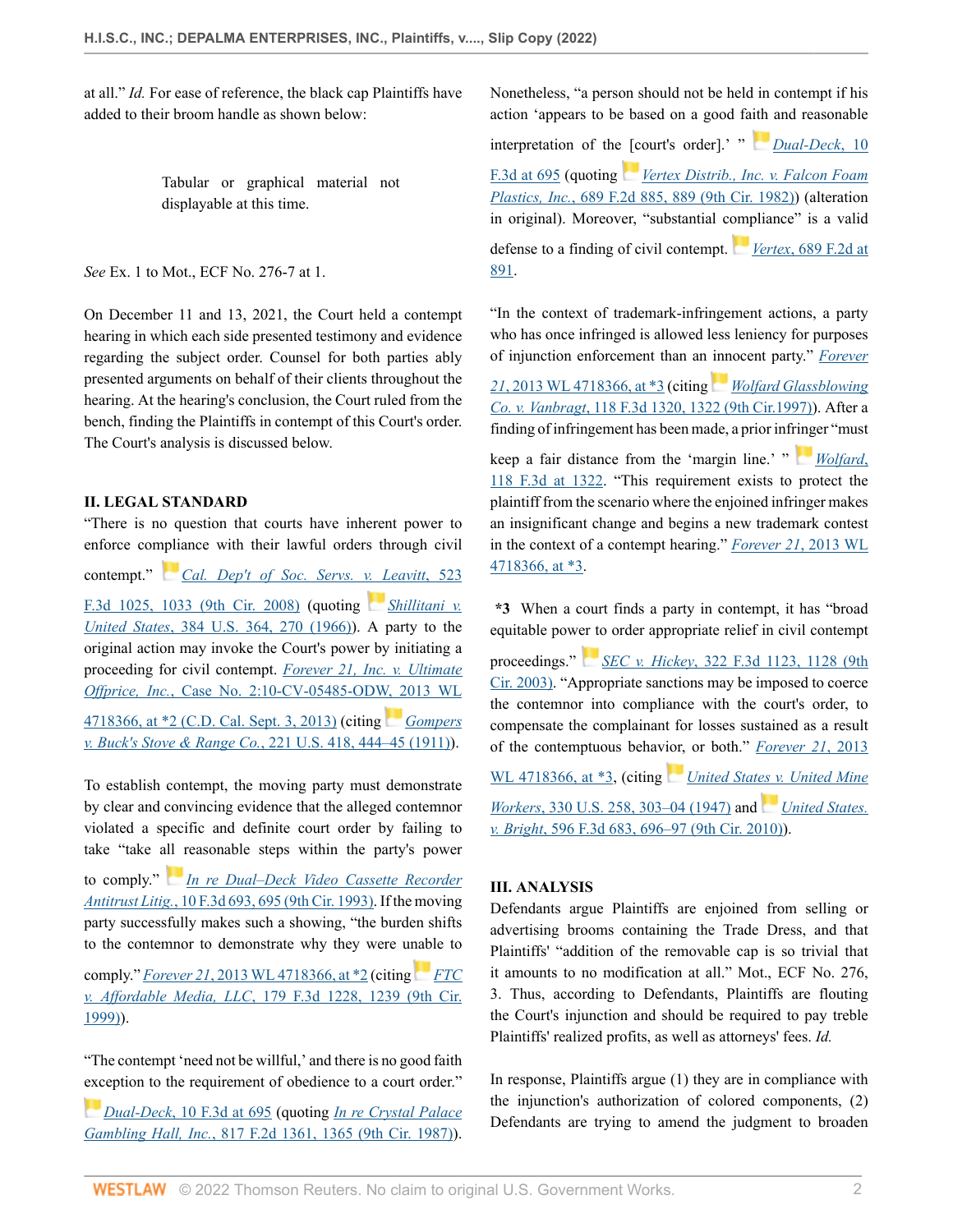the scope of the Trade Dress, (3) the injunction does not apply to images posted on the Internet and social media before the injunction issued, (4) Defendants cannot be liable for the conduct of third parties, and (5) the images cited by Defendants are protected speech and do not evidence advertising or marketing.

#### **A. Purchased Products**

The threshold question for this motion is whether Plaintiffs have violated the Court's injunction. The injunction prohibits Plaintiffs from, *inter alia*, "[a]dvertising, soliciting, marketing, selling, offering for sale or otherwise using in the United States the Trade Dress in connection with any garden broom products." ECF No. 230, 2. "[T]he Trade Dress does *not* include any whisk broom products and/or any broom products *containing color and/or colored components*, such as, by way of example, colored twine or binding." *Id.* (emphasis added). However, the Court later caveated the injunction by reiterating that if "color is added to a broom in such a manner that the colorization is inconspicuous or insignificant, Franmar may file a motion for contempt." Mot., ECF No. 259, 3-4.

Defendants argue that Plaintiffs added only a "slidable black cap on the handle" of their broom, and that a "slight modification" violates the injunction. Mot., ECF No. 276, 4. In support, Defendants presented evidence from individuals who attested they purchased Plaintiffs' allegedly infringing brooms after the injunction went into effect. *See* Decls., ECF Nos. 276-2, 276-3, and 276-4. These three declarations are supported by exhibits and testimony depicting a removable black cap on the purchased products. Exs. BB, GG. While the marketing photos on the websites depict the product with the black cap, *see* ECF No. 276, Exs. A-C, it is likewise clear to the Court that Plaintiffs have merely added a removeable piece of black packaging to their brooms and are selling those brooms in violation of the injunction, *see id.* at Exs. A-1, A-2, A-3, C-1. The addition of the black cap was an insignificant modification and did nothing to distinguish Plaintiff's product from the protected product with respect to other parts of the trade dress. Accordingly, these exhibits are clear and convincing evidence of contempt.

**\*4** Plaintiffs also make the fallback argument that even if their use of black caps violates the injunction, they had a reasonable belief that the removable black caps constituted a color component, and therefore, complied with the injunction. Opp'n, ECF No. 279, 7. While the Court's previous order denying the motion to clarify addressed painted caps, it did

not address removable color components of the broom. *See* Order, ECF No. 259, 3. For the reasons previously stated, it is not arguable that Plaintiffs did not believe the addition of a removable black cap would violate the injunction.

The Court will now address removable color components here: While Plaintiffs arguendo may have had a reasonable belief their removable black caps complied with the injunction, the Court finds that removable color components are also insignificant modifications to the Trade Dress. *See id.* at 3-4. In comparison, Plaintiffs' current version of their product does not run afoul of this Court's injunction.  $\frac{1}{1}$  $\frac{1}{1}$  $\frac{1}{1}$ 

> <span id="page-2-0"></span>Tabular or graphical material not displayable at this time.

These brooms contain "color or colored components" that are physically integrated into the broom both at the top of the ekel and in the crossed weave pattern of the binding. Plaintiffs' modifications from the infringing products to the abovepictured brooms demonstrate awareness and understanding of the limits placed on them by this Court's injunction. Instead, though, Plaintiffs sought to take brooms that violated the injunction and make insignificant modifications. This Court does not find plausible Plaintiffs' argument they had a reasonable belief the colored caps were allowable under the terms of the injunction.

# **B. Judicial Estoppel, Amending the Judgment, and Scope of the Trade Dress**

Contrary to Plaintiffs' arguments, this ruling does not implicate judicial estoppel, seek to amend the judgment, or broaden the scope of the Trade Dress. *See* Opp'n, ECF No. 279, 4-9. Defendants' contention is that "color [was] added to a broom in such a manner that the colorization is inconspicuous or *insignificant*," not that their Trade Dress now includes colored components. Reply, ECF No. 280, 2 (quoting Order, ECF No. 259, 3-4). Depending on how easy it is to remove, a removable black cap may be as insignificant as the plastic packaging surrounding the ekel seen in some versions of Plaintiffs' products. *See, e.g.*, ECF No. 276, Ex. C-1. The Court reaches that conclusion here. What is clear, however, is that going forward, removable color components should be viewed as insignificant modifications to the Trade Dress and inconsistent with Plaintiffs' obligation to "keep a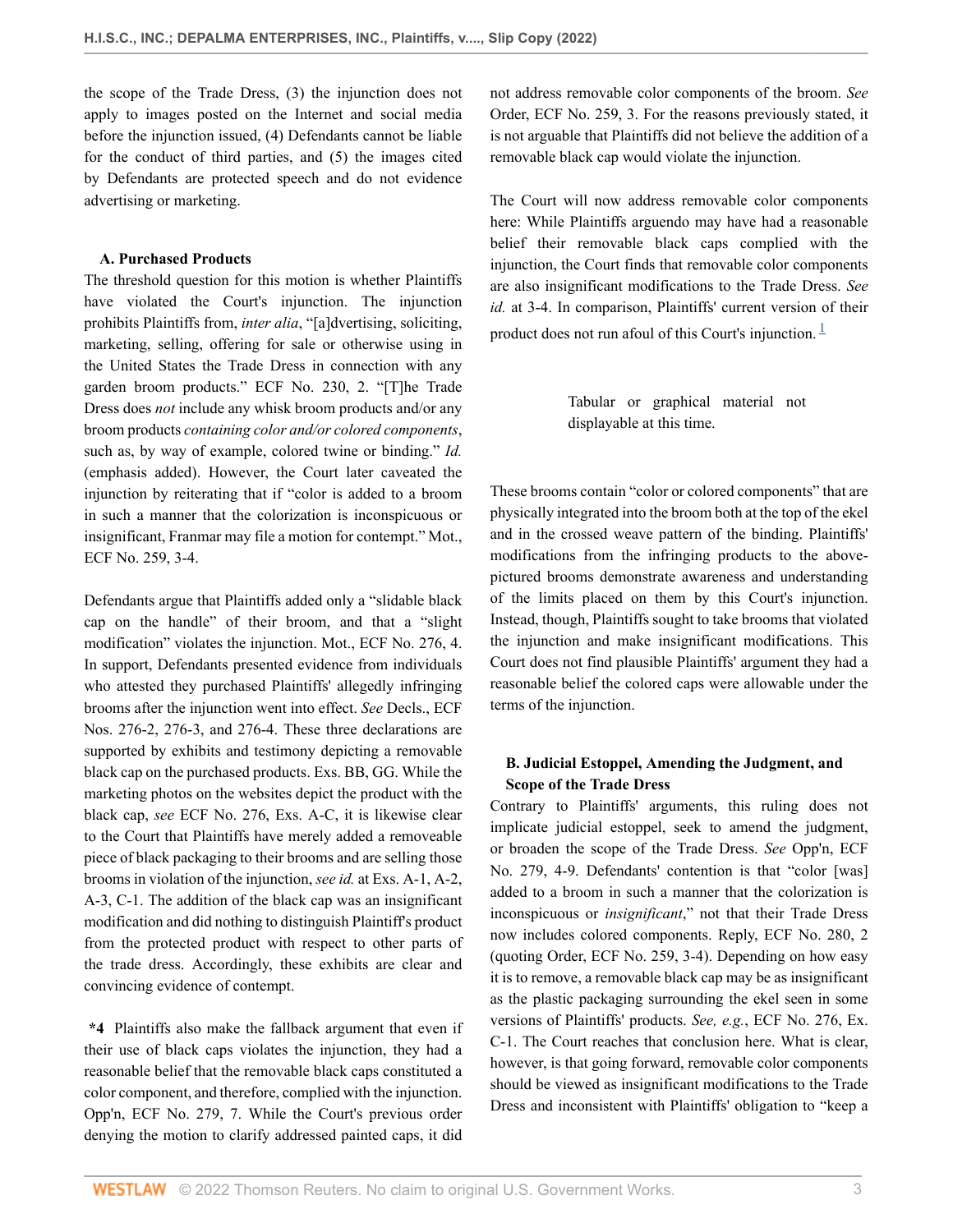fair distance fr[om t](https://1.next.westlaw.com/Link/RelatedInformation/Flag?documentGuid=Ia6b776a38f2a11d98e8fb00d6c6a02dd&transitionType=InlineKeyCiteFlags&originationContext=docHeaderFlag&Rank=0&ppcid=2f8c7b7c26cc439abee39954f6df21a8&contextData=(sc.Keycite) )he 'margin line.' "*Wolfard*[, 118 F.3d at](http://www.westlaw.com/Link/Document/FullText?findType=Y&serNum=1997141641&pubNum=0000506&originatingDoc=I823fcc6073a511eca4c4bfe9a1626bce&refType=RP&fi=co_pp_sp_506_1323&originationContext=document&vr=3.0&rs=cblt1.0&transitionType=DocumentItem&contextData=(sc.Keycite)#co_pp_sp_506_1323) [1323](http://www.westlaw.com/Link/Document/FullText?findType=Y&serNum=1997141641&pubNum=0000506&originatingDoc=I823fcc6073a511eca4c4bfe9a1626bce&refType=RP&fi=co_pp_sp_506_1323&originationContext=document&vr=3.0&rs=cblt1.0&transitionType=DocumentItem&contextData=(sc.Keycite)#co_pp_sp_506_1323) (quoting *[Plough, Inc. v. Kreis Labs.](http://www.westlaw.com/Link/Document/FullText?findType=Y&serNum=1963114041&pubNum=0000350&originatingDoc=I823fcc6073a511eca4c4bfe9a1626bce&refType=RP&fi=co_pp_sp_350_639&originationContext=document&vr=3.0&rs=cblt1.0&transitionType=DocumentItem&contextData=(sc.Keycite)#co_pp_sp_350_639)*, 314 F.2d 635, [639 \(9th Cir. 1963\)\)](http://www.westlaw.com/Link/Document/FullText?findType=Y&serNum=1963114041&pubNum=0000350&originatingDoc=I823fcc6073a511eca4c4bfe9a1626bce&refType=RP&fi=co_pp_sp_350_639&originationContext=document&vr=3.0&rs=cblt1.0&transitionType=DocumentItem&contextData=(sc.Keycite)#co_pp_sp_350_639).

## **C. Internet and Social Media Photos**

In addition to their purchased product exhibits, Defendants also submitted a declaration and testimony from Defendant Maria Rajanayagam. ECF No. 276-5. Ms. Rajanayagam's declaration is supported by several exhibits depicting advertisements and social media posts promoting the infringing products that contain the Trade Dress. Plaintiffs argue these photos of the Trade Dress on the Internet do not violate the injunction because (1) the photos were posted before the injunction issued, (2) many of the photographs have been "posted by third parties who are beyond [Defendants'] control," and (3) the photos are not being used for advertising or marketing, but instead constitute protected free speech. Opp'n, ECF No. 279, 15-19.

**\*5** First, the Court finds that photos predating the injunction may still be grounds for contempt. Plaintiffs' argument to the contrary is misplaced. The injunction prohibits "[a]dvertising, soliciting, marketing, selling, offering for sale or otherwise using in the United States the Trade Dress in connection with any garden broom products." Inj., ECF No. 230, 2. On the Internet and in social media, a post from days, weeks, months, or even years ago can still serve to advertise a product

today. *Cf.[Ariix, LLC v. NutriSearch Corp.](http://www.westlaw.com/Link/Document/FullText?findType=Y&serNum=2052815025&pubNum=0000506&originatingDoc=I823fcc6073a511eca4c4bfe9a1626bce&refType=RP&fi=co_pp_sp_506_1116&originationContext=document&vr=3.0&rs=cblt1.0&transitionType=DocumentItem&contextData=(sc.Keycite)#co_pp_sp_506_1116)*, 985 F.3d 1107, [1116 n.5](http://www.westlaw.com/Link/Document/FullText?findType=Y&serNum=2052815025&pubNum=0000506&originatingDoc=I823fcc6073a511eca4c4bfe9a1626bce&refType=RP&fi=co_pp_sp_506_1116&originationContext=document&vr=3.0&rs=cblt1.0&transitionType=DocumentItem&contextData=(sc.Keycite)#co_pp_sp_506_1116) (noting that one prominent "influencer" receives \$300,000 to \$500,000 for a single Instagram post endorsing a company's product – a sum surely including both the post itself and an agreement to continue allowing the post to be visible to consumers for a substantial duration of time). This may be different from a television or radio advertisement that has a fixed air date and time, but the Court's conclusion still follows naturally. *See id.* ("While such social media posts may not have the indicia of a traditional advertisement, there can be little doubt that these paid posts are in fact advertisements."). Accordingly, the Court finds Defendants' images that continue to advertise or market Plaintiffs' Trade Dress violate the injunction even if those photos were taken or originally posted before the injunction issued.  $\frac{2}{3}$  $\frac{2}{3}$  $\frac{2}{3}$ 

Second, Defendants submitted numerous examples of posts by Plaintiffs' officers and employees that violate the Court's clarified interpretation of the injunction. *See* ECF No. 279, Exs. D, H-M. While Plaintiffs cursorily argue this evidence constitutes actions by third parties over which Defendants have no control, the Court disagrees. Opp'n, ECF No. 279, 16. Defendants submitted ample evidence showing (1) advertising and marketing of the Trade Dress (2) by people who appear to be Plaintiffs' officers and employees. *See, e.g.*, Decl., ECF No. 276-5, ¶ 10-11, Exs. H-1 through H-8. Even if Defendants have not carried their burden to show an employee or agency relationship in each example submitted, they have certainly met that burden for posts from Ms. DePalma, Mr. Nixdorf, and Ms. England. *See* Decl., ECF No. 276-5; ECF No. 276, Exs. D, H, and I. Thus, Defendants have provided evidence of at least some advertising and marketing posts by Plaintiffs' officers, employees, or agents that violate the injunction.

Third, these social media posts do not constitute protected speech. For purposes of the Lanham Act, the Ninth Circuit has held that "advertising" or "promotion" is "(1) commercial speech, (2) by a defendant who is in commercial competition with plaintiff, (3) for the purpose of influencing consumers to buy defendant's goods or services, and (4) that is su[ffici](https://1.next.westlaw.com/Link/RelatedInformation/Flag?documentGuid=I9ac552005d0311eb8cb3c4fde92c4669&transitionType=InlineKeyCiteFlags&originationContext=docHeaderFlag&Rank=0&ppcid=2f8c7b7c26cc439abee39954f6df21a8&contextData=(sc.Keycite) )ently

disseminated to the rele[vant pu](https://1.next.westlaw.com/Link/RelatedInformation/Flag?documentGuid=I09f22a83948f11d9a707f4371c9c34f0&transitionType=InlineKeyCiteFlags&originationContext=docHeaderFlag&Rank=0&ppcid=2f8c7b7c26cc439abee39954f6df21a8&contextData=(sc.Keycite) )rchasing public." *[Ariix](http://www.westlaw.com/Link/Document/FullText?findType=Y&serNum=2052815025&pubNum=0000506&originatingDoc=I823fcc6073a511eca4c4bfe9a1626bce&refType=RP&fi=co_pp_sp_506_1115&originationContext=document&vr=3.0&rs=cblt1.0&transitionType=DocumentItem&contextData=(sc.Keycite)#co_pp_sp_506_1115)*,

[985 F.3d at 1115](http://www.westlaw.com/Link/Document/FullText?findType=Y&serNum=2052815025&pubNum=0000506&originatingDoc=I823fcc6073a511eca4c4bfe9a1626bce&refType=RP&fi=co_pp_sp_506_1115&originationContext=document&vr=3.0&rs=cblt1.0&transitionType=DocumentItem&contextData=(sc.Keycite)#co_pp_sp_506_1115) (citing **[Coastal Abstract Serv., Inc.](http://www.westlaw.com/Link/Document/FullText?findType=Y&serNum=1999084466&pubNum=0000506&originatingDoc=I823fcc6073a511eca4c4bfe9a1626bce&refType=RP&fi=co_pp_sp_506_735&originationContext=document&vr=3.0&rs=cblt1.0&transitionType=DocumentItem&contextData=(sc.Keycite)#co_pp_sp_506_735)** *v. First Am. Title Ins. Co.*[, 173 F.3d 725, 735 \(9th Cir.](http://www.westlaw.com/Link/Document/FullText?findType=Y&serNum=1999084466&pubNum=0000506&originatingDoc=I823fcc6073a511eca4c4bfe9a1626bce&refType=RP&fi=co_pp_sp_506_735&originationContext=document&vr=3.0&rs=cblt1.0&transitionType=DocumentItem&contextData=(sc.Keycite)#co_pp_sp_506_735) [1999\)](http://www.westlaw.com/Link/Document/FullText?findType=Y&serNum=1999084466&pubNum=0000506&originatingDoc=I823fcc6073a511eca4c4bfe9a1626bce&refType=RP&fi=co_pp_sp_506_735&originationContext=document&vr=3.0&rs=cblt1.0&transitionType=DocumentItem&contextData=(sc.Keycite)#co_pp_sp_506_735)). While there is no bright line test for what constitutes commercial speech, "courts 'try to give effect to a commonsense distinction between commercial speech and other varieties of speech.' " *[Alfasigma USA, Inc. v. First Databank,](http://www.westlaw.com/Link/Document/FullText?findType=Y&serNum=2053231000&pubNum=0000999&originatingDoc=I823fcc6073a511eca4c4bfe9a1626bce&refType=RP&fi=co_pp_sp_999_4&originationContext=document&vr=3.0&rs=cblt1.0&transitionType=DocumentItem&contextData=(sc.Keycite)#co_pp_sp_999_4) Inc.*[, --- F. Supp. 3d ----, 2021 WL 930453, at \\*4 \(N.D. Cal.](http://www.westlaw.com/Link/Document/FullText?findType=Y&serNum=2053231000&pubNum=0000999&originatingDoc=I823fcc6073a511eca4c4bfe9a1626bce&refType=RP&fi=co_pp_sp_999_4&originationContext=document&vr=3.0&rs=cblt1.0&transitionType=DocumentItem&contextData=(sc.Keycite)#co_pp_sp_999_4)) [2021\)](http://www.westlaw.com/Link/Document/FullText?findType=Y&serNum=2053231000&pubNum=0000999&originatingDoc=I823fcc6073a511eca4c4bfe9a1626bce&refType=RP&fi=co_pp_sp_999_4&originationContext=document&vr=3.0&rs=cblt1.0&transitionType=DocumentItem&contextData=(sc.Keycite)#co_pp_sp_999_4) (quoting *Ariix*[, 985 F.3d at 1115](http://www.westlaw.com/Link/Document/FullText?findType=Y&serNum=2052815025&pubNum=0000506&originatingDoc=I823fcc6073a511eca4c4bfe9a1626bce&refType=RP&fi=co_pp_sp_506_1115&originationContext=document&vr=3.0&rs=cblt1.0&transitionType=DocumentItem&contextData=(sc.Keycite)#co_pp_sp_506_1115)).

Here, the social media posts at issue are unquestionably commercial speech. For example, Defendants submitted as evidence of contempt Facebook posts made by Ms. DePalma, one of Plaintiffs' officers. *See* ECF No. 276, Ex. I. That exhibit includes a photograph of a woman holding six brooms containing the Trade Dress. ECF No. 276, Ex. I-4. The caption beneath the photo (presumably written by Ms. DePalma) reads, "Loving it! She bought 6 brooms for her son in laws [sic]! Our Ultimate Coconut Garden [B]room is a great holiday gift!" *Id.* All common sense indicates

<span id="page-3-0"></span>this is commercial speech. *See [A](https://1.next.westlaw.com/Link/RelatedInformation/Flag?documentGuid=I9ac552005d0311eb8cb3c4fde92c4669&transitionType=InlineKeyCiteFlags&originationContext=docHeaderFlag&Rank=0&ppcid=2f8c7b7c26cc439abee39954f6df21a8&contextData=(sc.Keycite) )riix*[, 985 F.3d at 1115](http://www.westlaw.com/Link/Document/FullText?findType=Y&serNum=2052815025&pubNum=0000506&originatingDoc=I823fcc6073a511eca4c4bfe9a1626bce&refType=RP&fi=co_pp_sp_506_1115&originationContext=document&vr=3.0&rs=cblt1.0&transitionType=DocumentItem&contextData=(sc.Keycite)#co_pp_sp_506_1115). Plaintiffs incorrectly argue that most of the images submitted by Defendants "are of happy people involved in various activities." Opp'n, ECF No. 279, 17. On the contrary, most of the images are of people trying to sell brooms. These posts constitute commercial speech and violate the injunction.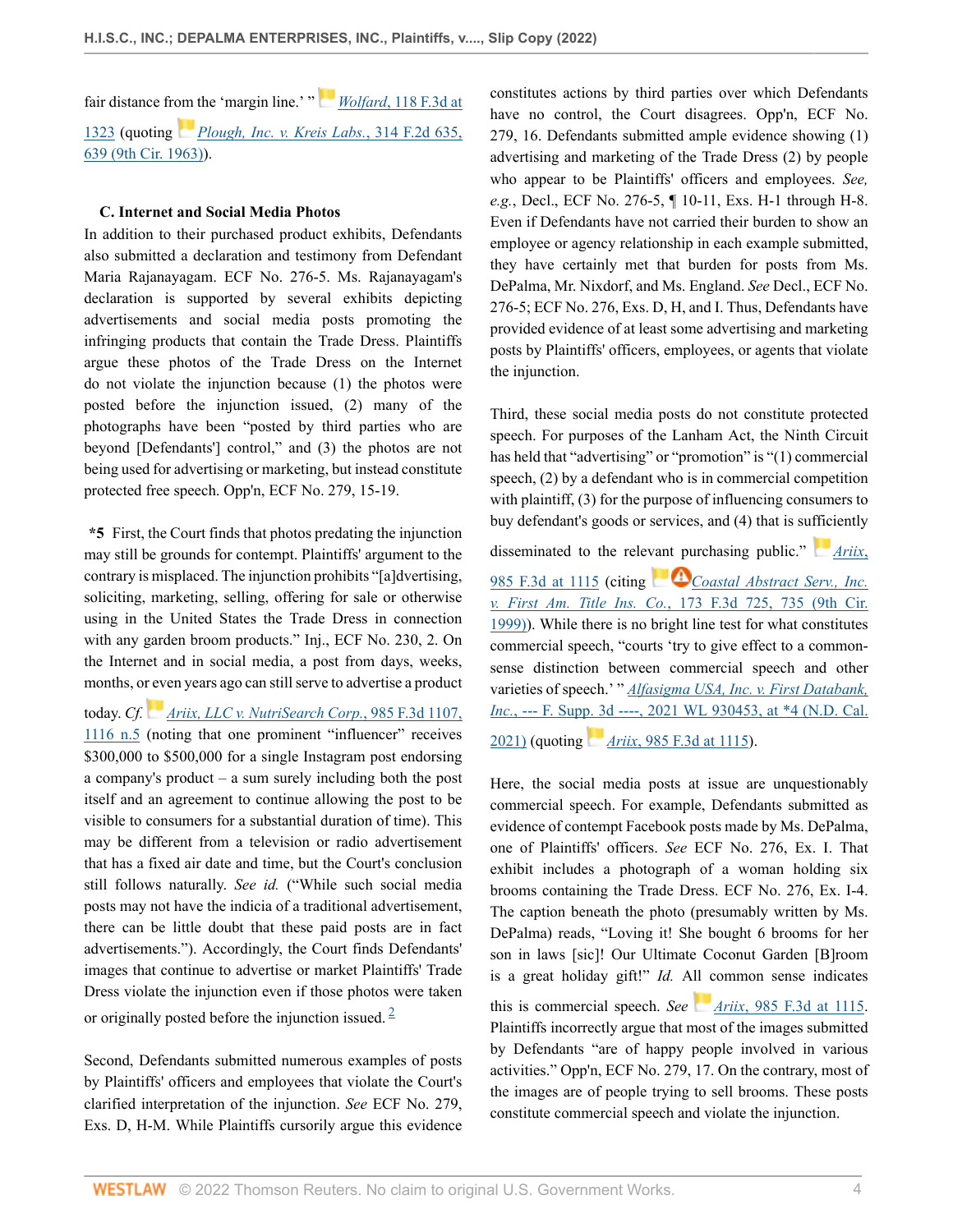**\*6** The remaining elements for "advertising" or "promotion" easily follow. *See [A](https://1.next.westlaw.com/Link/RelatedInformation/Flag?documentGuid=I9ac552005d0311eb8cb3c4fde92c4669&transitionType=InlineKeyCiteFlags&originationContext=docHeaderFlag&Rank=0&ppcid=2f8c7b7c26cc439abee39954f6df21a8&contextData=(sc.Keycite) )riix*[, 985 F.3d at 1115.](http://www.westlaw.com/Link/Document/FullText?findType=Y&serNum=2052815025&pubNum=0000506&originatingDoc=I823fcc6073a511eca4c4bfe9a1626bce&refType=RP&fi=co_pp_sp_506_1115&originationContext=document&vr=3.0&rs=cblt1.0&transitionType=DocumentItem&contextData=(sc.Keycite)#co_pp_sp_506_1115) First, Plaintiffs and Defendants are obviously in commercial competition with one another. The Court need not look further than this protracted litigation as evidence of that. Second, the Facebook caption discussed above provides but one example of Plaintiffs' attempts to use social media to influence consumers to buy their goods. Third, Ms. DePalma has more than 6,862 "followers" on Instagram who can see her posts there. ECF No. 276, Ex. D-1. The Court is satisfied that this large following allows her posts to be ["su](https://1.next.westlaw.com/Link/RelatedInformation/Flag?documentGuid=I9ac552005d0311eb8cb3c4fde92c4669&transitionType=InlineKeyCiteFlags&originationContext=docHeaderFlag&Rank=0&ppcid=2f8c7b7c26cc439abee39954f6df21a8&contextData=(sc.Keycite) )fficiently disseminated to the relevant purchasing public." *[Ariix](http://www.westlaw.com/Link/Document/FullText?findType=Y&serNum=2052815025&pubNum=0000506&originatingDoc=I823fcc6073a511eca4c4bfe9a1626bce&refType=RP&fi=co_pp_sp_506_1115&originationContext=document&vr=3.0&rs=cblt1.0&transitionType=DocumentItem&contextData=(sc.Keycite)#co_pp_sp_506_1115)*, 985 [F.3d at 1115](http://www.westlaw.com/Link/Document/FullText?findType=Y&serNum=2052815025&pubNum=0000506&originatingDoc=I823fcc6073a511eca4c4bfe9a1626bce&refType=RP&fi=co_pp_sp_506_1115&originationContext=document&vr=3.0&rs=cblt1.0&transitionType=DocumentItem&contextData=(sc.Keycite)#co_pp_sp_506_1115). Accordingly, the social media posts submitted by Defendants as evidence of contempt qualify as "advertising"

For the foregoing reasons, the social media and Internet posts attributable to Plaintiffs' officers, agents, and employees violate the injunction. "[A]n infr[inge](https://1.next.westlaw.com/Link/RelatedInformation/Flag?documentGuid=I626c40ba942611d9bc61beebb95be672&transitionType=InlineKeyCiteFlags&originationContext=docHeaderFlag&Rank=0&ppcid=2f8c7b7c26cc439abee39954f6df21a8&contextData=(sc.Keycite) )r must keep a fair distance fro[m th](https://1.next.westlaw.com/Link/RelatedInformation/Flag?documentGuid=Ia6b776a38f2a11d98e8fb00d6c6a02dd&transitionType=InlineKeyCiteFlags&originationContext=docHeaderFlag&Rank=0&ppcid=2f8c7b7c26cc439abee39954f6df21a8&contextData=(sc.Keycite) )e 'margin line.' " *Wolfard*[, 118 F.3d at](http://www.westlaw.com/Link/Document/FullText?findType=Y&serNum=1997141641&pubNum=0000506&originatingDoc=I823fcc6073a511eca4c4bfe9a1626bce&refType=RP&fi=co_pp_sp_506_1322&originationContext=document&vr=3.0&rs=cblt1.0&transitionType=DocumentItem&contextData=(sc.Keycite)#co_pp_sp_506_1322) [1322](http://www.westlaw.com/Link/Document/FullText?findType=Y&serNum=1997141641&pubNum=0000506&originatingDoc=I823fcc6073a511eca4c4bfe9a1626bce&refType=RP&fi=co_pp_sp_506_1322&originationContext=document&vr=3.0&rs=cblt1.0&transitionType=DocumentItem&contextData=(sc.Keycite)#co_pp_sp_506_1322) (citing *[Plough, Inc. v. Kreis Labs.](http://www.westlaw.com/Link/Document/FullText?findType=Y&serNum=1963114041&pubNum=0000350&originatingDoc=I823fcc6073a511eca4c4bfe9a1626bce&refType=RP&fi=co_pp_sp_350_639&originationContext=document&vr=3.0&rs=cblt1.0&transitionType=DocumentItem&contextData=(sc.Keycite)#co_pp_sp_350_639)*, 314 F.2d 635, 639 [\(9th Cir. 1963\)\)](http://www.westlaw.com/Link/Document/FullText?findType=Y&serNum=1963114041&pubNum=0000350&originatingDoc=I823fcc6073a511eca4c4bfe9a1626bce&refType=RP&fi=co_pp_sp_350_639&originationContext=document&vr=3.0&rs=cblt1.0&transitionType=DocumentItem&contextData=(sc.Keycite)#co_pp_sp_350_639). Plaintiffs have not done so here. Accordingly, the Court finds Plaintiffs in contempt.

or "marketing" for purposes of the Lanham Act.

## **D. Damages**

Defendants ask this Court to award \$106,920 in damages. This figure is based on the Plaintiffs selling approximately 2,160 brooms, split equally between trade shows and internet sales. This amounts to a \$35,640 gross profit and then treble damages to arrive at the requested amount. Defendants argue that under the Lanham Act, they are entitled to this amount and that Plaintiffs have the burden to establish any offsetting overhead costs, which they have failed to do. Plaintiffs testified they lost approximately \$7 per broom in attempting to resell the infringing brooms.

Based on the parties' briefing, testimony, and evidence, this Court reserves the issue of damages at this time. The Court will take the matter of damages under advisement and orders the parties to meet and confer regarding appropriate damages. Should the parties fail to agree on damages, this Court will order discovery of Plaintiffs' and Defendants' corporate records. The parties will provide the Court with a status update regarding damages negotiations no later than March 1, 2022.

#### **IV. CONCLUSION**

For the foregoing reasons, Defendants' Motion for Contempt is **GRANTED**. However, the Court clarifies the injunction as follows:

1. Removable color components are insignificant modifications to the Trade Dress. Any further sale or marketing activity prohibited by the injunction related to removable color components will be grounds for contempt.

2. Plaintiffs' social media and Internet posts advertising, marketing, or selling their infringing products containing the Trade Dress violate the injunction, no matter when the post was originally created.

3. Plaintiffs shall have seven days from the date of this Order to comply with the terms of the injunction as clarified herein.

4. Each party shall bear its own attorney's fees and costs for this motion.

5. The parties will meet and confer regarding damages; the parties will provide a status update no later than March 1, 2022.

# **IT IS SO ORDERED.**

DATED: January 10, 2022

#### **All Citations**

Slip Copy, 2022 WL 104730

# **Footnotes**

<span id="page-4-0"></span>[1](#page-2-0) Image accessed from Plaintiffs' website, https://shopdepalma.com/, on January 10, 2022. The "Ultimate Colored Coconut Garden Broom" is listed for sale at \$29.95.